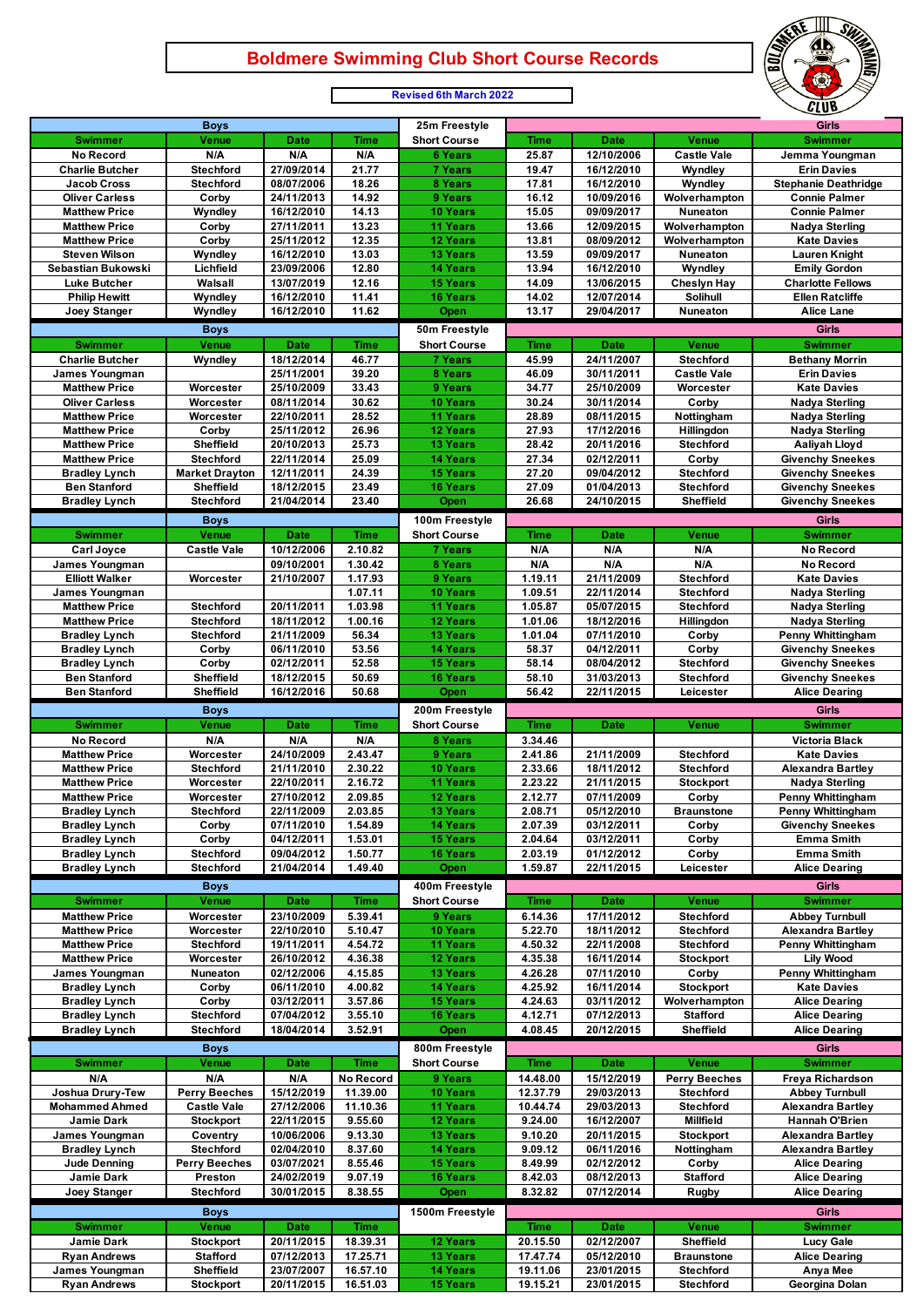| Rvan<br>Andrews        | <b>Stockport</b> | 1/2016<br>20/1 | 16.44.92 | <b>16 Years</b> | 19.02.02      | 23/01/2015 | <b>Stechford</b> | າ Wilsor<br>_auren '    |
|------------------------|------------------|----------------|----------|-----------------|---------------|------------|------------------|-------------------------|
| Wilson<br><b>Steve</b> | Sheffield        | 3/11/2015      | 16.40.56 | <b>Dper</b>     | 47 E2 24<br>. | 26/03/2016 | <b>Stechford</b> | <b>Givenchy Sneekes</b> |
|                        |                  |                |          |                 |               |            |                  |                         |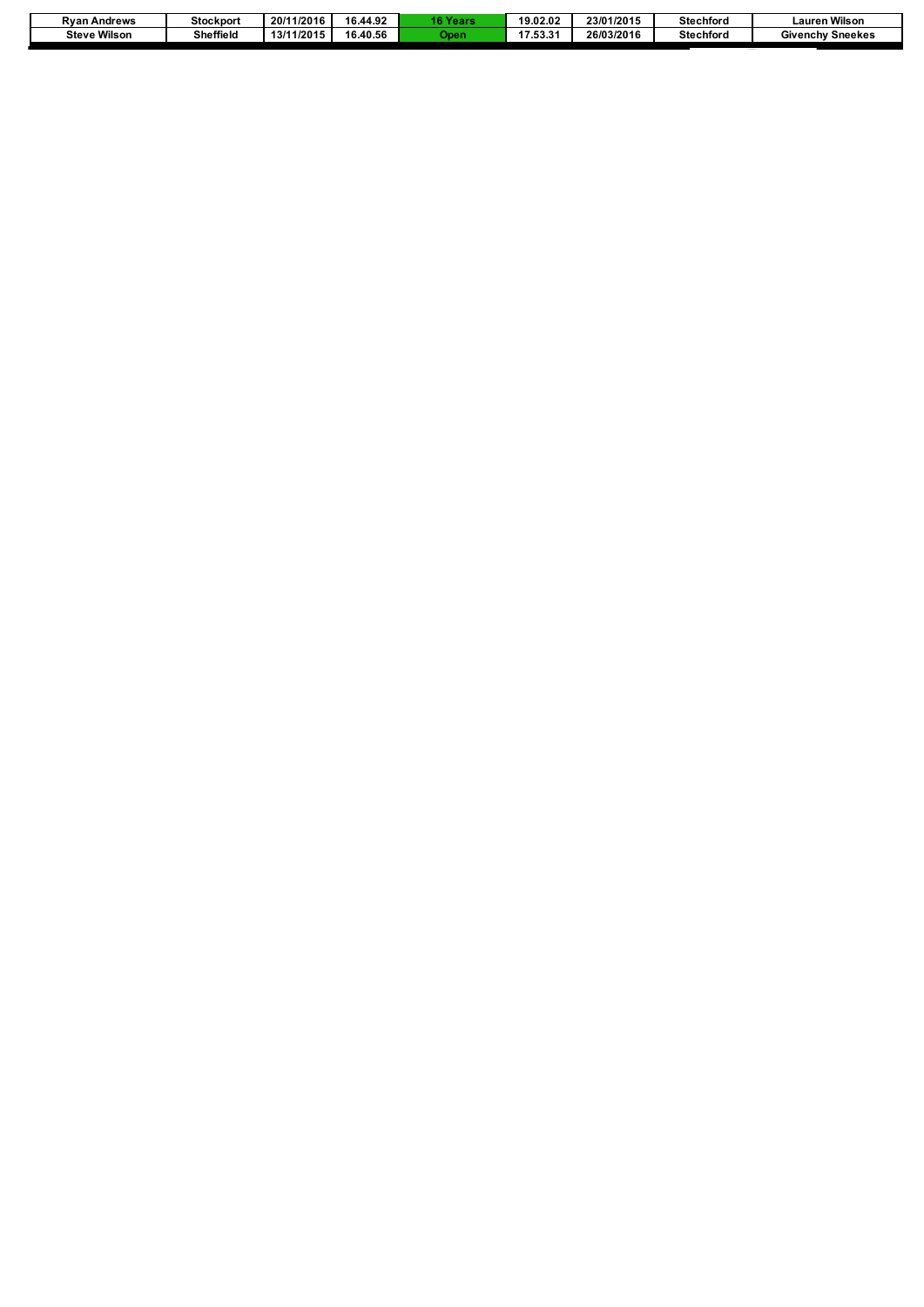Г



#### **Revised 6th March 2022**

| <b>Boys</b>            |                    |             |             | 25m Backstroke      | Girls       |             |                    |                             |
|------------------------|--------------------|-------------|-------------|---------------------|-------------|-------------|--------------------|-----------------------------|
| <b>Swimmer</b>         | Venue              | <b>Date</b> | <b>Time</b> | <b>Short Course</b> | <b>Time</b> | <b>Date</b> | Venue              | <b>Swimmer</b>              |
| <b>James Young</b>     | <b>Stechford</b>   | 27/09/2008  | 24.55       | <b>6 Years</b>      | 30.50       | 12/10/2006  | <b>Castle Vale</b> | Jemma Youngman              |
| <b>Ben Smith</b>       | <b>Stechford</b>   | 26/09/2009  | 25.72       | <b>7 Years</b>      | 25.03       | 26/09/2009  | <b>Stechford</b>   | <b>Stephanie Deathridge</b> |
| <b>Omar Maamoun</b>    | <b>Stechford</b>   | 22/11/2015  | 21.74       | 8 Years             | 22.18       | 16/12/2010  | Wyndley            | <b>Stephanie Deathridge</b> |
| <b>Oliver Carless</b>  | Corby              | 24/11/2013  | 18.58       | 9 Years             | 19.85       | 08/09/2012  | Wolverhampton      | <b>Holly Bloor</b>          |
| <b>Oliver Carless</b>  | Corby              | 30/11/2014  | 16.94       | <b>10 Years</b>     | 17.95       | 25/11/2012  | Corby              | <b>Harriet Gordon</b>       |
| <b>Matthew Price</b>   | Corby              | 27/11/2011  | 15.64       | 11 Years            | 17.20       | 26/06/2015  | Leamington         | <b>Irisha Powell</b>        |
| <b>Matthew Price</b>   | Wyndley            | 21/04/2012  | 15.23       | 12 Years            | 15.94       | 09/09/2017  | Nuneaton           | Gracie Comyn                |
| <b>Steven Wilson</b>   | Wyndley            | 16/12/2010  | 15.18       | 13 Years            | 16.12       | 28/11/2010  | Corby              | <b>Charlotte Smith</b>      |
| Sebastian Bukowski     | Lichfield          | 23/09/2006  | 15.18       | <b>14 Years</b>     | 15.62       | 13/07/2019  | Walsall            | <b>Abbie Arthur</b>         |
| James Youngman         | <b>Cheslyn Hay</b> | 07/06/2008  | 14.65       | <b>15 Years</b>     | 16.38       | 11/07/2015  | <b>Tamworth</b>    | <b>Maia Boyle</b>           |
| <b>Adam Kelly</b>      | Corby              | 08/11/2009  | 14.37       | <b>16 Years</b>     | 15.25       | 27/10/2018  | Redditch           | <b>Lily Wood</b>            |
| <b>Adam Kelly</b>      | Wyndley            | 16/12/2010  | 13.69       | Open                | 15.09       | 08/11/2009  | Corby              | <b>Holly Lynch</b>          |
|                        | <b>Boys</b>        |             |             | 50m Backstroke      |             |             | <b>Girls</b>       |                             |
| <b>Swimmer</b>         | Venue              | <b>Date</b> | <b>Time</b> | <b>Short Course</b> | <b>Time</b> | <b>Date</b> | Venue              | <b>Swimmer</b>              |
| <b>No Record</b>       | N/A                | N/A         | N/A         | <b>7 Years</b>      | 1.02.13     | 17/12/2014  | Wyndley            | <b>Poppy Goldstone</b>      |
| <b>Charlie Hackett</b> | <b>Castle Vale</b> | 12/10/2006  | 47.73       | 8 Years             | 50.42       |             |                    | Victoria Black              |
| <b>Oliver Carless</b>  | <b>Stechford</b>   | 17/11/2013  | 38.65       | 9 Years             | 39.88       | 22/11/2009  | <b>Stechford</b>   | <b>Kate Davies</b>          |
| <b>Matthew Price</b>   | Corby              | 28/11/2010  | 35.16       | 10 Years            | 38.37       | 25/09/2010  | <b>Stechford</b>   | <b>Kate Davies</b>          |
| <b>Matthew Price</b>   | <b>Stechford</b>   | 02/10/2011  | 32.58       | 11 Years            | 34.78       | 11/12/2016  | Luton              | <b>Gracie Comyn</b>         |
| <b>Matthew Price</b>   | Corby              | 25/11/2012  | 30.86       | 12 Years            | 32.78       | 30/11/2014  | Corby              | <b>Lily Wood</b>            |
| <b>Matthew Price</b>   | Worcester          | 26/10/2013  | 29.17       | <b>13 Years</b>     | 30.80       | 16/12/2018  | <b>Bristol</b>     | <b>Gracie Comyn</b>         |
| <b>Matthew Price</b>   | <b>Stechford</b>   | 24/11/2014  | 28.96       | <b>14 Years</b>     | 30.64       | 07/12/2014  | Rugby              | <b>Eden-Joy Light</b>       |
| <b>Jake Dixon</b>      | Nuneaton           | 12/10/2013  | 28.18       | <b>15 Years</b>     | 30.42       | 08/10/2011  | Nuneaton           | <b>Emma Smith</b>           |
| <b>Jake Dixon</b>      | <b>Stockport</b>   | 15/11/2014  | 27.63       | <b>16 Years</b>     | 31.00       | 25/10/2008  | Enfield            | <b>Holly Lynch</b>          |
| <b>Adam Kelly</b>      | <b>Stechford</b>   | 02/07/2011  | 27.24       | Open                | 28.98       | 04/04/2010  | <b>Stechford</b>   | <b>Holly Lynch</b>          |
|                        | <b>Boys</b>        |             |             | 100m Backstroke     |             |             | <b>Girls</b>       |                             |
| <b>Swimmer</b>         | <b>Venue</b>       | <b>Date</b> | <b>Time</b> | <b>Short Course</b> | <b>Time</b> | <b>Date</b> | Venue              | <b>Swimmer</b>              |
| <b>Luke Robinson</b>   |                    |             | 2.12.91     | 8 Years             | 2.13.58     | 10/12/2006  | Castle Vale        | Laura Richardson            |
| <b>Matthew Price</b>   | <b>Stechford</b>   | 22/11/2009  | 1.27.80     | 9 Years             | 1.34.08     | 23/11/2004  | Newtown            | Victoria Black              |
| James Youngman         |                    |             | 1.16.99     | <b>10 Years</b>     | 1.23.68     | 22/11/2014  | <b>Stechford</b>   | <b>Nadya Sterling</b>       |
| <b>Matthew Price</b>   | <b>Nuneaton</b>    | 26/11/2011  | 1.11.95     | <b>11 Years</b>     | 1.15.79     | 23/11/2008  | <b>Stechford</b>   | <b>Penny Whittingham</b>    |
| Jamie Dark             | Hillingdon         | 20/12/2015  | 1.08.58     | 12 Years            | 1.09.52     | 06/12/2014  | Rugby              | <b>Lily Wood</b>            |
| James Youngman         | <b>Manchester</b>  | 28/10/2006  | 1.03.70     | 13 Years            | 1.05.74     | 16/12/2018  | <b>Bristol</b>     | <b>Gracie Comyn</b>         |
| Jamie Dark             | Cambridge          | 01/10/2017  | 1.02.49     | 14 Years            | 1.07.40     | 06/12/2014  | Rugby              | Eden-Joy Light              |
| <b>Jake Dixon</b>      | <b>Sheffield</b>   | 20/10/2013  | 59.11       | <b>15 Years</b>     | 1.04.27     | 04/12/2011  | Corby              | <b>Emma Smith</b>           |
| <b>Jake Dixon</b>      | Sheffield          | 18/10/2014  | 57.78       | <b>16 Years</b>     | 1.02.99     | 02/12/2012  | Corby              | <b>Emma Smith</b>           |
| Jake Dixon             | <b>Stechford</b>   | 27/03/2016  | 56.65       | Open                | 1.01.25     | 08/11/2009  | Corby              | <b>Holly Lynch</b>          |
|                        | <b>Boys</b>        |             |             | 200m Backstroke     |             |             | <b>Girls</b>       |                             |
| <b>Swimmer</b>         | Venue              | <b>Date</b> | <b>Time</b> | <b>Short Course</b> | <b>Time</b> | <b>Date</b> | Venue              | <b>Swimmer</b>              |
| <b>Matthew Price</b>   | <b>Stechford</b>   | 22/11/2009  | 2.59.84     | 9 Years             | 3.08.86     | 25/10/2009  | Worcester          | <b>Kate Davies</b>          |
| <b>Matthew Price</b>   | <b>Stechford</b>   | 21/11/2010  | 2.43.06     | <b>10 Years</b>     | 2.53.71     | 20/11/2010  | <b>Stechford</b>   | <b>Kate Davies</b>          |
| James Youngman         | <b>Bradford</b>    | 04/12/2004  | 2.28.99     | 11 Years            | 2.42.88     | 16/11/2013  | <b>Stockport</b>   | <b>Alexandra Bartley</b>    |
| <b>Jamie Dark</b>      | Hillingdon         | 20/12/2015  | 2.26.73     | 12 Years            | 2.25.24     | 16/11/2014  | <b>Stockport</b>   | <b>Lily Wood</b>            |
| James Youngman         | Nuneaton           | 02/12/2006  | 2.16.17     | 13 Years            | 2.19.34     | 20/12/2015  | Sheffield          | <b>Lily Wood</b>            |
| Leo Karski             | Leicester          | 22/11/2015  | 2.11.69     | <b>14 Years</b>     | 2.20.99     | 06/11/2010  | Corby              | <b>Emma Smith</b>           |
| <b>Jake Dixon</b>      | <b>Stockport</b>   | 16/11/2013  | 2.07.61     | <b>15 Years</b>     | 2.13.79     | 02/12/2011  | Corby              | <b>Emma Smith</b>           |
| Jake Dixon             | <b>Stechford</b>   | 20/04/2014  | 2.07.71     | <b>16 Years</b>     | 2.14.22     | 01/12/2012  | Corby              | <b>Emma Smith</b>           |
| <b>Jake Dixon</b>      | <b>Stockport</b>   | 21/11/2015  | 2.06.26     | Open                | 2.11.55     | 14/12/2013  | Edinburgh          | <b>Emma Smith</b>           |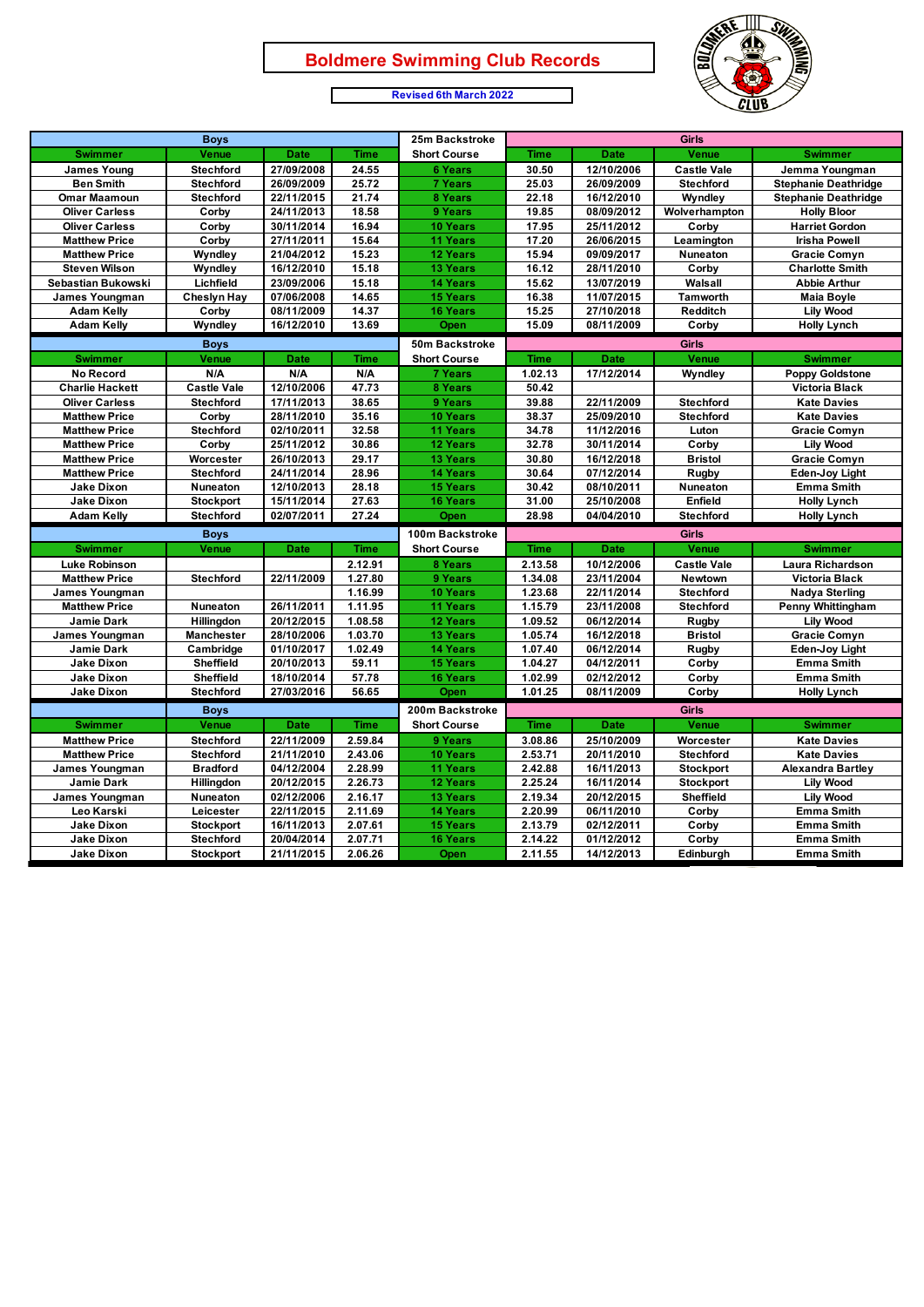

#### **Revised 6th March 2022**

Г

| <b>Boys</b>              |                    |             |             | 25m Breaststroke    | Girls       |             |                    |                             |
|--------------------------|--------------------|-------------|-------------|---------------------|-------------|-------------|--------------------|-----------------------------|
| <b>Swimmer</b>           | Venue              | <b>Date</b> | <b>Time</b> | <b>Short Course</b> | <b>Time</b> | <b>Date</b> | Venue              | <b>Swimmer</b>              |
| <b>Ben Smith</b>         | <b>Stechford</b>   | 26/09/2009  | 29.17       | <b>7 Years</b>      | 28.56       | 30/11/2011  | <b>Castle Vale</b> | <b>Irisha Powell</b>        |
| Dan Curwen               | <b>Castle Vale</b> | 16/12/2007  | 24.80       | 8 Years             | 23.07       | 16/12/2010  | Wyndley            | <b>Stephanie Deathridge</b> |
| <b>Roan Griffiths</b>    | Wyndley            | 16/12/2010  | 20.06       | 9 Years             | 21.51       | 25/11/2012  | Corby              | <b>Erin Davies</b>          |
| <b>Matthew Price</b>     | Wyndley            | 16/12/2010  | 19.12       | <b>10 Years</b>     | 19.59       | 11/05/2013  | Nuneaton           | <b>Erin Davies</b>          |
| <b>Ellis Taylor</b>      | Wyndley            | 23/02/2015  | 19.35       | <b>11 Years</b>     | 19.10       | 16/12/2010  | Wyndley            | <b>Eden Harlow</b>          |
| Jordan Youngman          | <b>Stechford</b>   | 02/02/2008  | 18.28       | 12 Years            | 19.01       | 02/07/2009  | Wyndley            | <b>Nicole Morrin</b>        |
| <b>Luke Davies</b>       | Wyndley            | 16/12/2010  | 16.49       | 13 Years            | 17.66       | 16/12/2010  | Wyndley            | Alexandra Dolan             |
| <b>Christopher Joyce</b> | Wyndley            | 16/12/2010  | 19.75       | 14 Years            | 19.59       |             |                    | <b>Laura Eshelby</b>        |
| <b>Will Burley</b>       | <b>Stafford</b>    | 18/03/2017  | 18.26       | <b>15 Years</b>     | 16.95       | 08/11/2009  | Corby              | <b>Alix Swinhoe</b>         |
| <b>Sam Forrest</b>       | Wyndley            | 16/12/2010  | 17.80       | <b>16 Years</b>     | 18.58       | 16/12/2010  | Wyndley            | Laura Walford               |
| <b>Matt Bateman</b>      |                    |             | 13.94       | Open                | 16.94       | 29/11/2014  | Derby              | <b>Alice Lane</b>           |
|                          | <b>Boys</b>        |             |             | 50m Breaststroke    |             |             | Girls              |                             |
| <b>Swimmer</b>           | Venue              | <b>Date</b> | <b>Time</b> | <b>Short Course</b> | <b>Time</b> | <b>Date</b> | Venue              | <b>Swimmer</b>              |
| No Record                | N/A                | N/A         | N/A         | <b>7 Years</b>      | 1.06.09     | 24/11/2007  | <b>Stechford</b>   | <b>Bethany Morrin</b>       |
| James Youngman           |                    | 09/10/2001  | 55.26       | 8 Years             | 57.20       | 30/11/2011  | <b>Castle Vale</b> | <b>Erin Davies</b>          |
| <b>Matthew Price</b>     | Worcester          | 25/10/2009  | 46.63       | 9 Years             | 46.17       | 22/11/2009  | <b>Stechford</b>   | <b>Kate Davies</b>          |
| <b>Ellis Taylor</b>      | Worcester          | 26/10/2014  | 42.09       | 10 Years            | 40.75       | 14/12/2013  | <b>Stechford</b>   | <b>Erin Davies</b>          |
| <b>William Tonks</b>     | Ladywood           | 27/10/2019  | 37.09       | 11 Years            | 38.28       | 30/11/2014  | Corby              | <b>Erin Davies</b>          |
| <b>Ellis Taylor</b>      | <b>Stechford</b>   | 13/02/2016  | 37.12       | 12 Years            | 36.76       | 20/12/2015  | Hillingdon         | <b>Erin Davies</b>          |
| <b>William Tonks</b>     | Coventry           | 05/12/2021  | 32.65       | 13 Years            | 34.63       | 23/10/2016  | Sheffield          | <b>Erin Davies</b>          |
| <b>Luke Davies</b>       | <b>Stechford</b>   | 19/11/2011  | 32.80       | <b>14 Years</b>     | 35.04       | 06/12/2014  | Rugby              | Eden-Joy Light              |
| Joshua Winnicott         | Sheffield          | 03/12/2011  | 31.43       | <b>15 Years</b>     | 34.01       | 07/11/2015  | Nottingham         | Eden-Joy Light              |
| <b>Luke Davies</b>       | <b>Stechford</b>   | 17/11/2013  | 30.68       | <b>16 Years</b>     | 34.58       | 07/12/2019  | <b>Sheffield</b>   | <b>Erin Davies</b>          |
| <b>Luke Davies</b>       | Sheffield          | 15/12/2016  | 27.90       | Open                | 34.32       | 03/07/2016  | <b>Stechford</b>   | <b>Emily Gordon</b>         |
|                          | <b>Boys</b>        |             |             | 100m Breaststroke   |             |             | Girls              |                             |
| <b>Swimmer</b>           | Venue              | <b>Date</b> | <b>Time</b> | <b>Short Course</b> | <b>Time</b> | <b>Date</b> | Venue              | <b>Swimmer</b>              |
| <b>Jake Dixon</b>        | <b>Castle Vale</b> | 12/10/2006  | 2.04.06     | 8 Years             | 1.55.64     |             |                    | <b>Victoria Black</b>       |
| <b>Matthew Price</b>     | <b>Stechford</b>   | 22/11/2009  | 1.45.19     | 9 Years             | 1.41.20     | 22/11/2009  | <b>Stechford</b>   | <b>Kate Davies</b>          |
| <b>Jake Dixon</b>        | <b>Stechford</b>   | 22/11/2008  | 1.33.98     | 10 Years            | 1.31.62     | 03/11/2013  | Wolverhampton      | <b>Erin Davies</b>          |
| <b>Jake Dixon</b>        | <b>Stechford</b>   | 21/11/2009  | 1.23.49     | 11 Years            | 1.21.56     | 19/11/2011  | <b>Stechford</b>   | <b>Kate Davies</b>          |
| <b>Jake Dixon</b>        | <b>Stechford</b>   | 20/11/2010  | 1.18.90     | 12 Years            | 1.18.36     | 20/12/2015  | Hillingdon         | <b>Erin Davies</b>          |
| <b>William Tonks</b>     | Coventry           | 05/12/2021  | 1.10.51     | <b>13 Years</b>     | 1.14.06     | 20/11/2016  | <b>Stockport</b>   | <b>Erin Davies</b>          |
| Joshua Winnicott         | Corby              | 07/11/2010  | 1.09.74     | <b>14 Years</b>     | 1.15.50     | 16/10/2011  | Sheffield          | <b>Givenchy Sneekes</b>     |
| <b>Joshua Winnicott</b>  | <b>Sheffield</b>   | 16/10/2011  | 1.06.69     | <b>15 Years</b>     | 1.13.97     | 04/04/2015  | <b>Stechford</b>   | Eden Joy Light              |
| <b>Jake Dixon</b>        | <b>Stockport</b>   | 16/11/2014  | 1.05.10     | <b>16 Years</b>     | 1.12.97     | 07/12/2019  | Sheffield          | <b>Erin Davies</b>          |
| <b>Luke Davies</b>       | Sheffield          | 15/12/2016  | 59.57       | Open                | 1.13.53     | 19/04/2014  | <b>Stechford</b>   | <b>Emma Smith</b>           |
|                          | <b>Boys</b>        |             |             | 200m Breaststroke   |             |             | Girls              |                             |
| <b>Swimmer</b>           | <b>Venue</b>       | <b>Date</b> | <b>Time</b> | <b>Short Course</b> | <b>Time</b> | <b>Date</b> | Venue              | <b>Swimmer</b>              |
| <b>Jake Dixon</b>        | <b>Castle Vale</b> | 12/10/2006  | 4.06.69     | 8 Years             | 4.15.03     |             |                    | Victoria Black              |
| <b>Oliver Carless</b>    | Worcester          | 27/10/2013  | 3.33.69     | 9 Years             | 3.30.59     | 22/11/2009  | <b>Stechford</b>   | <b>Kate Davies</b>          |
| John Friend              | Worcester          | 22/10/2005  | 3.19.91     | 10 Years            | 3.04.79     | 24/10/2010  | <b>Stafford</b>    | <b>Kate Davies</b>          |
| <b>William Tonks</b>     | Ladywood           | 27/10/2019  | 3.00.78     | <b>11 Years</b>     | 2.54.42     | 22/10/2011  | Wolverhampton      | <b>Kate Davies</b>          |
| <b>Jake Dixon</b>        | <b>Stechford</b>   | 20/11/2010  | 2.49.44     | 12 Years            | 2.42.12     | 22/11/2015  | <b>Stockport</b>   | <b>Erin Davies</b>          |
| <b>William Tonks</b>     | Coventry           | 05/12/2021  | 2.33.21     | <b>13 Years</b>     | 2.36.98     | 17/12/2016  | Sheffield          | <b>Erin Davies</b>          |
| Joshua Winnicott         | Corby              | 06/11/2010  | 2.33.03     | 14 Years            | 2.39.04     | 17/12/2016  | Sheffield          | <b>Alexandra Bartley</b>    |
| <b>Jake Dixon</b>        | <b>Stockport</b>   | 16/11/2013  | 2.24.21     | <b>15 Years</b>     | 2.37.46     | 08/11/2015  | Nottingham         | <b>Eden-Joy Light</b>       |
| <b>Luke Davies</b>       | <b>Stafford</b>    | 07/12/2013  | 2.20.50     | <b>16 Years</b>     | 2.32.57     | 07/12/2019  | Sheffield          | <b>Erin Davies</b>          |
| <b>Luke Davies</b>       | Sheffield          | 18/12/2016  | 2.09.33     | Open                | 2.37.74     | 03/07/2016  | <b>Stechford</b>   | <b>Emily Gordon</b>         |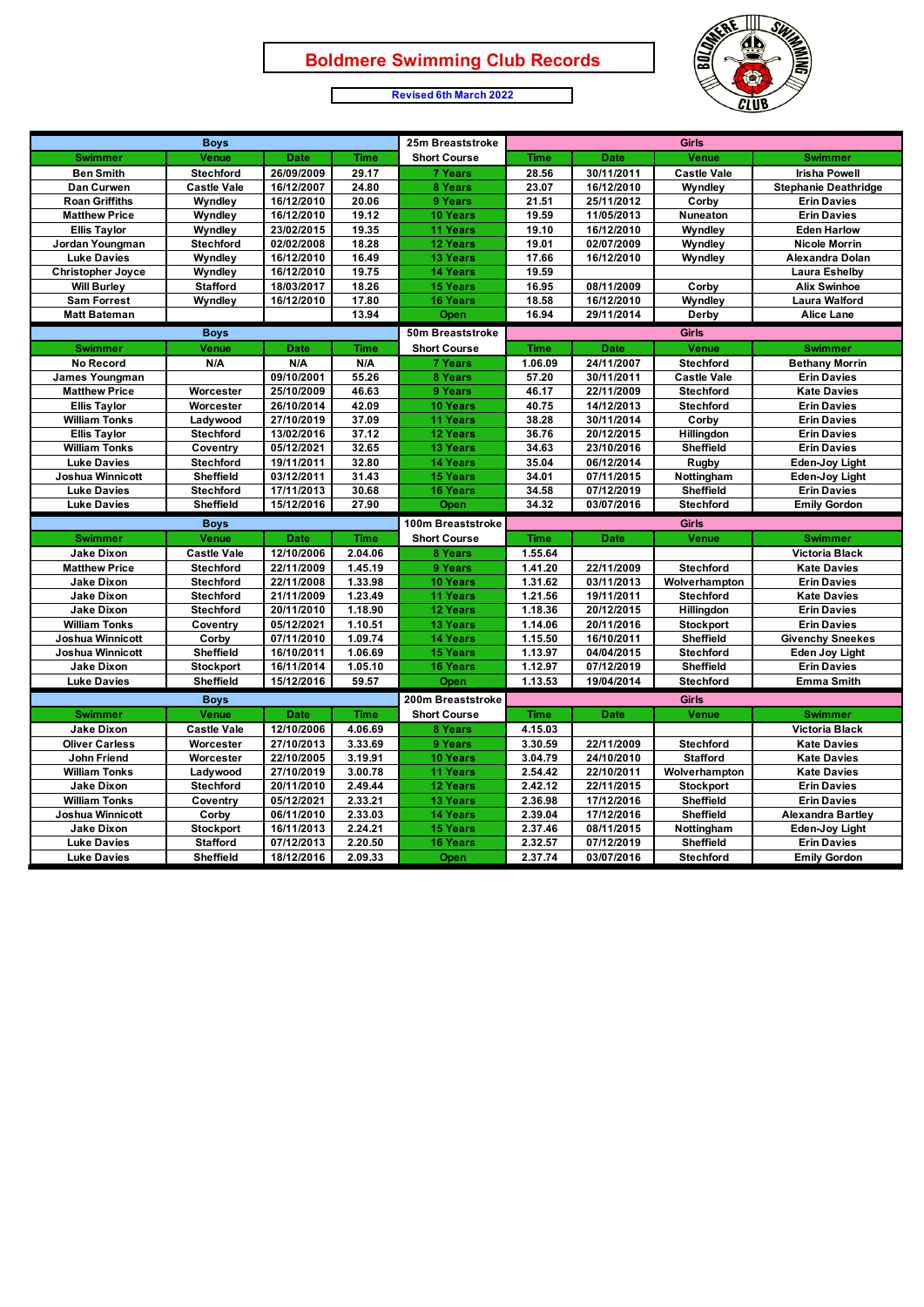$\mathsf{r}$ 





|                            | <b>Boys</b>           |             |             | 25m Butterfly       | <b>Girls</b> |             |                    |                          |
|----------------------------|-----------------------|-------------|-------------|---------------------|--------------|-------------|--------------------|--------------------------|
| <b>Swimmer</b>             | Venue                 | <b>Date</b> | <b>Time</b> | <b>Short Course</b> | <b>Time</b>  | Date        | <b>Venue</b>       | <b>Swimmer</b>           |
| <b>Mason Antcliff</b>      | <b>Stechford</b>      | 23/09/2017  | 26.96       | <b>7 Years</b>      | 26.04        | 24/09/2016  | <b>Stechford</b>   | <b>Willow Bevan</b>      |
| <b>Luke Sargent</b>        | <b>Stechford</b>      | 22/11/2015  | 21.37       | 8 Years             | 22.56        | 23/09/2017  | <b>Stechford</b>   | <b>Willow Bevan</b>      |
| <b>Jake Dixon</b>          | Harrogate             | 07/10/2007  | 17.85       | 9 Years             | 18.20        | 26/09/2009  | <b>Stechford</b>   | <b>Kate Davies</b>       |
| <b>Matthew Price</b>       | Wyndley               | 16/12/2010  | 15.77       | 10 Years            | 16.28        | 12/07/2014  | Solihull           | <b>Nadya Sterling</b>    |
| <b>Hugh Mason-Williams</b> | Walsall               | 08/10/2019  | 14.10       | 11 Years            | 16.03        | 13/09/2008  | Wolverhampton      | <b>Penny Whittingham</b> |
| <b>Adam Kelly</b>          | <b>Melton Mowbray</b> | 05/03/2005  | 16.04       | 12 Years            | 15.70        | 08/11/2009  | Corby              | <b>Penny Whittingham</b> |
| <b>Steven Wilson</b>       | Wyndley               | 16/12/2010  | 14.92       | <b>13 Years</b>     | 15.68        | 16/12/2010  | Wyndley            | Alexandra Dolan          |
| <b>Andrew Jennings</b>     | <b>Stechford</b>      | 08/07/2006  | 13.72       | <b>14 Years</b>     | 15.16        | 16/12/2010  | Wyndley            | <b>Emily Gordon</b>      |
| <b>Philip Hewitt</b>       | Corby                 | 08/11/2009  | 13.10       | <b>15 Years</b>     | 15.19        | 25/04/2015  | <b>Cheslyn Hay</b> | Georgina Dolan           |
| <b>Philip Hewitt</b>       | Wyndley               | 16/12/2010  | 12.25       | <b>16 Years</b>     | 17.48        | 16/12/2010  | Wyndley            | <b>Laura Walford</b>     |
| <b>Adam Kelly</b>          | Wyndley               | 16/12/2010  | 12.11       | Open                | 15.26        | 24/02/2004  | Newtown            | <b>Kelly Higgins</b>     |
|                            | <b>Boys</b>           |             |             | 50m Butterfly       |              |             | <b>Girls</b>       |                          |
| <b>Swimmer</b>             | <b>Venue</b>          | <b>Date</b> | <b>Time</b> | <b>Short Course</b> | <b>Time</b>  | <b>Date</b> | <b>Venue</b>       | <b>Swimmer</b>           |
| <b>No Record</b>           | N/A                   | N/A         | N/A         | <b>7 Years</b>      | 1.09.10      | 19/12/2004  | <b>Castle Vale</b> | <b>Sarah Kelly</b>       |
| <b>Jake Dixon</b>          | <b>Castle Vale</b>    | 10/12/2006  | 53.07       | 8 Years             | 55.89        |             |                    | <b>Victoria Black</b>    |
| <b>Matthew Price</b>       | Worcester             | 24/10/2009  | 38.95       | 9 Years             | 39.65        | 21/11/2009  | <b>Stechford</b>   | <b>Kate Davies</b>       |
| <b>Matthew Price</b>       | <b>Milton Keynes</b>  | 09/05/2010  | 34.36       | 10 Years            | 34.85        | 23/11/2014  | <b>Stechford</b>   | <b>Nadya Sterling</b>    |
| <b>Hugh Mason Williams</b> | <b>Stafford</b>       | 14/12/2019  | 31.72       | 11 Years            | 33.41        | 12/09/2015  | Wolverhampton      | <b>Nadya Sterling</b>    |
| <b>Jake Dixon</b>          | Corby                 | 28/11/2010  | 29.70       | 12 Years            | 31.44        | 10/09/2016  | Wolverhampton      | <b>Nadya Sterling</b>    |
| <b>Matthew Price</b>       | Worcester             | 26/10/2013  | 28.14       | <b>13 Years</b>     | 30.75        | 07/12/2019  | Hengrove           | <b>Eleanor Bevan</b>     |
| <b>Jake Dixon</b>          | Corby                 | 01/12/2012  | 27.15       | <b>14 Years</b>     | 29.99        | 20/10/2018  | <b>Millfield</b>   | <b>Lauren Knight</b>     |
| <b>Jake Dixon</b>          | <b>Sheffield</b>      | 20/10/2013  | 26.81       | <b>15 Years</b>     | 30.15        | 17/11/2013  | <b>Stechford</b>   | <b>Rachel Wilson</b>     |
| <b>Jake Dixon</b>          | <b>Stechford</b>      | 19/04/2014  | 26.42       | <b>16 Years</b>     | 30.43        | 06/03/2022  | Wolverhampton      | <b>Eleanor Bevan</b>     |
| <b>Tom Bloor</b>           | Worcester             | 08/10/2017  | 26.18       | Open                | 29.07        | 16/11/2013  | Stechford          | <b>Emma Smith</b>        |
|                            | <b>Boys</b>           |             |             | 100m Butterfly      |              |             | <b>Girls</b>       |                          |
| <b>Swimmer</b>             | Venue                 | <b>Date</b> | <b>Time</b> | <b>Short Course</b> | <b>Time</b>  | <b>Date</b> | <b>Venue</b>       | <b>Swimmer</b>           |
| No Record                  | N/A                   | N/A         | N/A         | 8 Years             | N/A          | N/A         | N/A                | <b>No Record</b>         |
| <b>Jake Dixon</b>          | Worcester             | 21/10/2007  | 1.35.05     | 9 Years             | 1.36.04      | 22/11/2009  | <b>Stechford</b>   | <b>Kate Davies</b>       |
| <b>Matthew Price</b>       | <b>Stechford</b>      | 04/04/2010  | 1.21.85     | 10 Years            | 1.23.36      | 08/12/2007  | Wombourne          | <b>Penny Whittingham</b> |
| <b>Jake Dixon</b>          | <b>Stechford</b>      | 22/11/2009  | 1.10.34     | 11 Years            | 1.13.49      | 22/11/2008  | <b>Stechford</b>   | <b>Penny Whittingham</b> |
| <b>Matthew Price</b>       | Nuneaton              | 13/10/2012  | 1.06.08     | 12 Years            | 1.09.00      | 14/11/2009  | Worcester          | <b>Penny Whittingham</b> |
| <b>Jake Dixon</b>          | Corby                 | 04/12/2011  | 1.02.69     | <b>13 Years</b>     | 1.08.30      | 08/11/2015  | Nottingham         | <b>Lily Wood</b>         |
| <b>Jake Dixon</b>          | Nuneaton              | 13/10/2012  | 58.75       | <b>14 Years</b>     | 1.06.30      | 20/10/2018  | <b>Millfield</b>   | <b>Lauren Knight</b>     |
| <b>Jake Dixon</b>          | Sheffield             | 20/10/2013  | 57.25       | <b>15 Years</b>     | 1.06.23      | 20/10/2013  | Sheffield          | <b>Rachel Wilson</b>     |
| Jake Dixon                 | <b>Stockport</b>      | 16/11/2014  | 57.01       | <b>16 Years</b>     | 1.05.43      | 09/11/2013  | Worcester          | <b>Alice Dearing</b>     |
| <b>Jake Dixon</b>          | Nottingham            | 07/11/2015  | 57.98       | Open                | 1.02.43      | 20/04/2014  | <b>Stechford</b>   | <b>Emma Smith</b>        |
|                            | <b>Boys</b>           |             |             | 200m Butterfly      |              |             | <b>Girls</b>       |                          |
| <b>Swimmer</b>             | <b>Venue</b>          | <b>Date</b> | <b>Time</b> | <b>Short Course</b> | <b>Time</b>  | <b>Date</b> | <b>Venue</b>       | <b>Swimmer</b>           |
| <b>Luke Butcher</b>        | <b>Stechford</b>      | 17/11/2013  | 3.48.21     | 9 Years             | 3.21.02      | 22/11/2009  | <b>Stechford</b>   | <b>Kate Davies</b>       |
| Leo Karski                 | <b>Stechford</b>      | 20/11/2011  | 2.59.97     | 10 Years            | 3.09.48      | 20/10/2007  | Worcester          | <b>Penny Whittingham</b> |
| <b>Hugh Mason-Williams</b> | Hengrove              | 08/12/2019  | 2.37.71     | 11 Years            | 2.40.62      | 23/11/2008  | <b>Stechford</b>   | Penny Whittingham        |
| Leo Karski                 | <b>Stockport</b>      | 16/11/2013  | 2.28.75     | 12 Years            | 2.30.99      | 08/11/2009  | Corby              | <b>Penny Whittingham</b> |
| Leo Karski                 | Rugby                 | 07/12/2014  | 2.18.40     | 13 Years            | 2.28.01      | 22/11/2015  | <b>Stockport</b>   | <b>Lily Wood</b>         |
| Leo Karski                 | Nottingham            | 08/11/2015  | 2.10.01     | 14 Years            | 2.24.28      | 16/12/2018  | <b>Bristol</b>     | <b>Lauren Knight</b>     |
| Leo Karski                 | Nottingham            | 06/11/2016  | 2.06.55     | <b>15 Years</b>     | 2.24.28      | 22/11/2015  | <b>Stockport</b>   | <b>Kate Davies</b>       |
| <b>Jake Dixon</b>          | <b>Stechford</b>      | 19/04/2014  | 2.08.86     | <b>16 Years</b>     | 2.21.11      | 07/12/2013  | <b>Stafford</b>    | <b>Alice Dearing</b>     |
| <b>Bradley Lynch</b>       | <b>Stechford</b>      | 19/04/2014  | 2.07.06     | Open                | 2.16.05      | 16/11/2014  | <b>Stafford</b>    | <b>Alice Dearing</b>     |